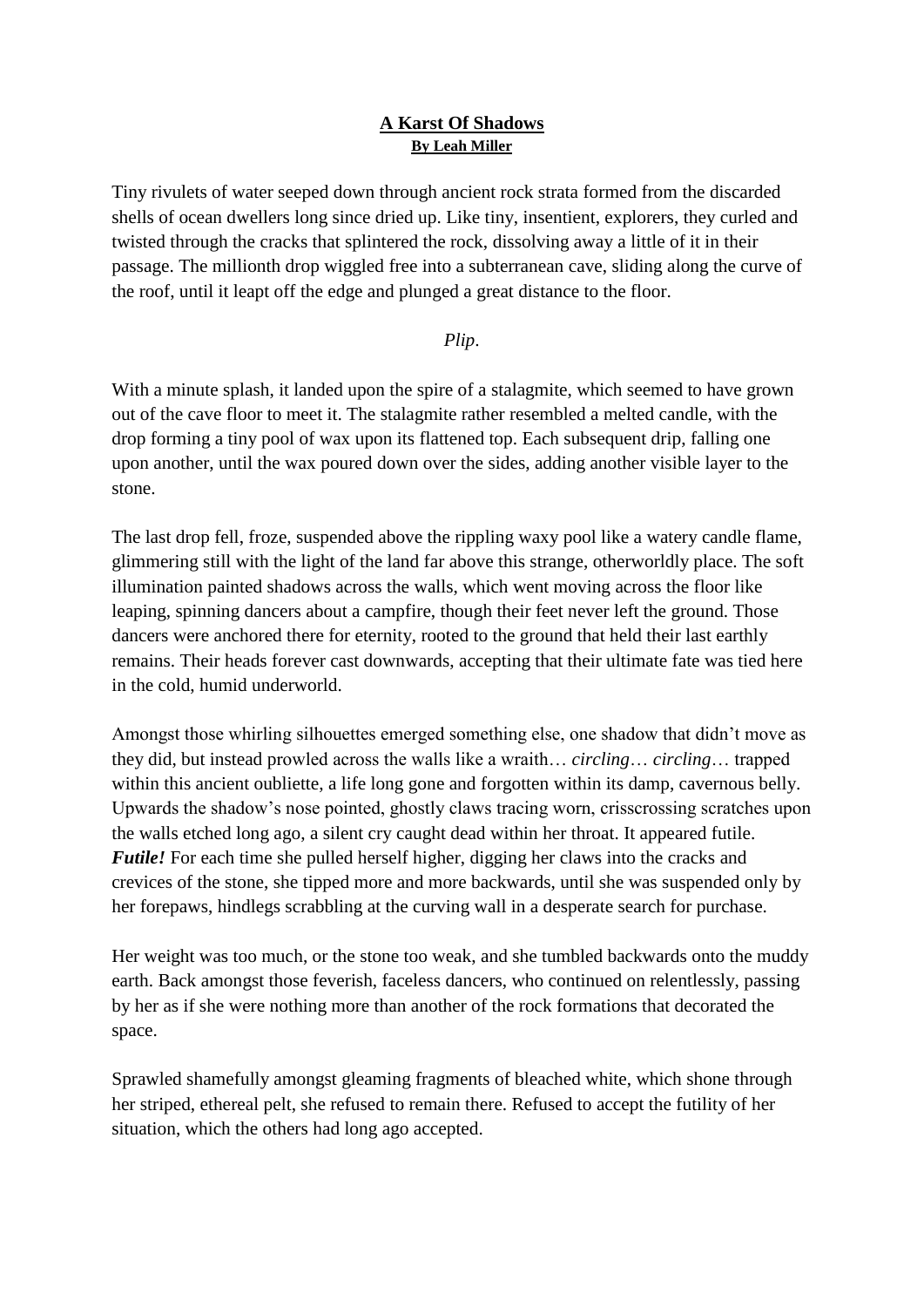Lifting herself from the mud, from the damp and the cold, even though each part of her ached from the fall that had brought her there, her soulful eyes lifted upward searchingly. Her body arched towards where a rough cut circle of blue had once been suspended between the open fingers of rock overhead. What had been the ground had become the ceiling, her world turned over between one blink and the next, leaving her disoriented.

Now, those fingers had closed tight into angry fists, squeezing out the inviting blue, and leaving nothing but endless, jagged grey behind. Sealing her in, confining her here in this airless place, where her brother, the gentle wind, could not find her. Without him to whisper her name to her, she could no longer remember what it was.

### *Who am I?*

She asked it of those shadows, who moved ever onwards in their endless processions in that flickering, watery light, searching their empty, vacant eyes for some acknowledgement.

Yet, they did not pause. Did not stop. Did not answer. Like time itself, they moved ever onwards, leaving her behind in their circular wake.

# *Have you forgotten too? Is that why you do not answer?*

The droplet of light started to sputter and gutter, thickening and deepening the gloom that wrapped sticky as tree-sap all about her. It clung and clutched at each of her limbs, ghoulishly tugging her back towards where she'd fallen. Towards the sharp, bleached stones that curled up in the imprint she'd left behind. That gloom permeated everything, even as she fought its tug, it inched its way through her short, striped pelt so it could creep beneath her skin. If it got there, it would dissolve her away, melting her back into the shadows and stealing what little of herself remained.

Her fear grew ten-fold, for she was certain that if she gave into the unrelenting pull of the dark she would become another in that long, circling parade of dancers. She'd be bound, imprisoned, with no means to escape and gain back her name.

Darkness descended in a rush, the droplet falling into that pool with a resounding *plip*, which sounded as loud as a thunderclap that could shake the very earth beneath her. In the sudden Stygian darkness, she paused and crouched, and even then she felt their movements carrying on, remain implacable and final. They had become an endless cycle like that of the seasons, one following another in a steady, undeviating pattern.

*Plip*.

*Plip*.

*Plip*.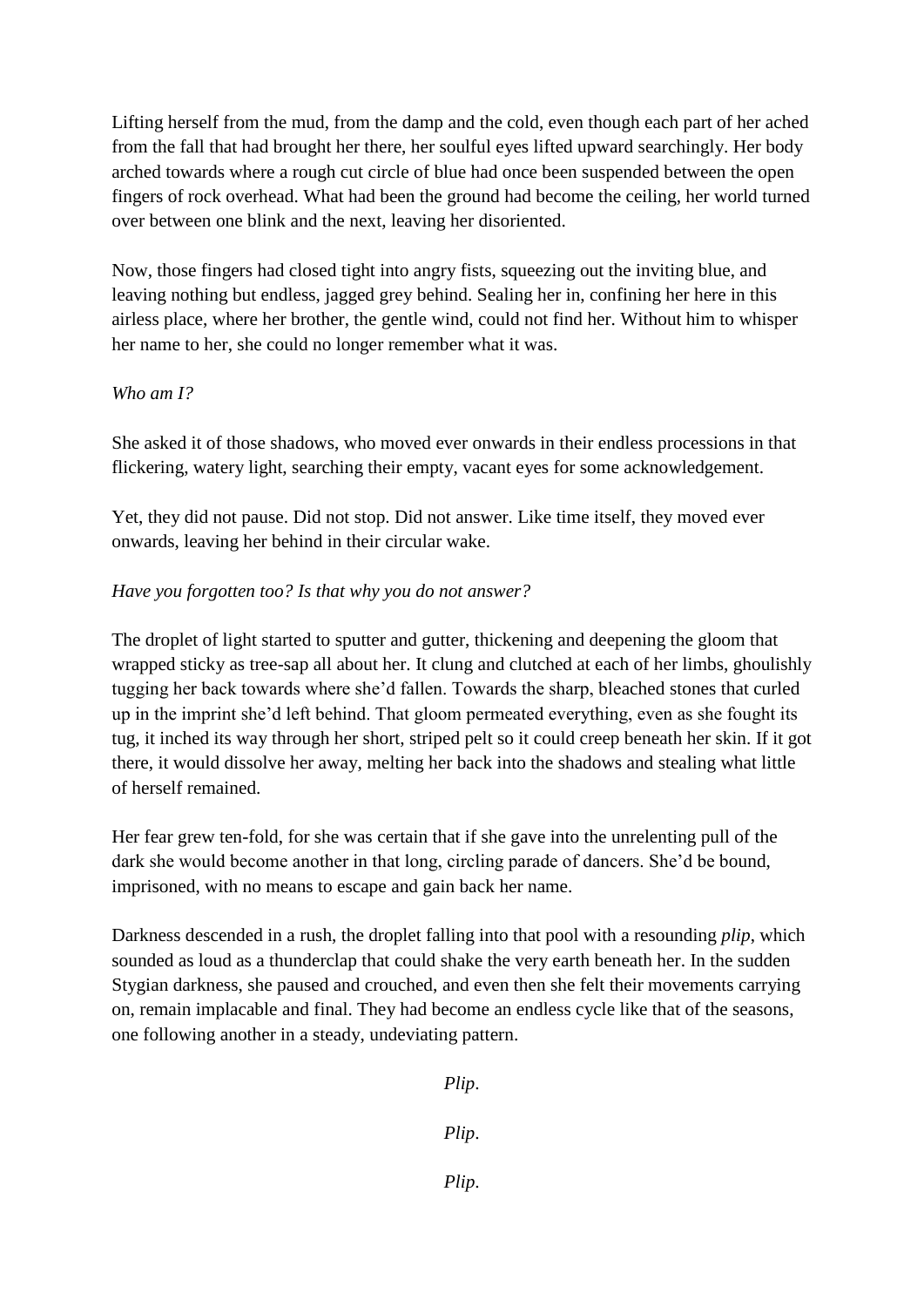Each falling drop fell as drum beats for the dancers, urging them ever onwards, steadying their rhythm and step. Or was it the heartbeat of this prison? A throbbing life that went on and on without stopping or slowing… wearing everything away until it all collapsed.

*I am still here,* she raged against it all. *I am not gone.* 

Overflowing out from the pool of stony wax, a pearlescent drop streaked down the side of the stalagmite to be swept up in the tiny trickle that wove its way between the channels in the earth. Even that speck of light was enough to cast long shadows across the floor of the cave, making all of those dancers seem all the larger, casting them up across the walls until they seemed to reach the vault of the ceiling. They crowded in, as oppressive as the gloom that waited to descend upon her once more. Threatening to steal back every ounce of her individuality, reducing her back to nothing but empty bone.

She pounced upon the droplet determinedly, long, sleek muzzle nosing into the water determined to catch that errant drop of sunshine that had somehow slipped between the bright world above and this one. It had brought with it some facet of the life she'd lost over all the years she'd been trapped in the belly of this geological beast.

Yet, try as she might to capture it, it darted past her nose, swirling this way and that along the small crevice, falling away from her.

Down…

Down… Down… It was swept away… …by subterranean currents unseen…

… slithering and sliding into the earth.

That sparkle twinkled in the watery darkness beneath her, and she saw it carried away by the lifeblood of the earth and glistening stone. *Where was it going?*

For an instant she looked back at the creeping shadows in their endless, mindless dance, lost to time and then to darkness. Looked at the curled up scatter of white laying there upon the stone floor, half buried in mud and grime. *No*, her heart railed at this world, *I will not dance.*

For she could feel that her name was down there, quickly flashing like the scales of a fish's tail away into the rippling darkness of the unknown. She could almost hear it breathed by the sighing waters as they passed her by deep down in that strange space beneath her paws.

Her nails bit into the stone, trying to widen that fracture, to chip away at the rock so that she might squeeze herself through, might wiggle her way through. Refusing to give up, she fought for every inch, every small give in the stone, her head pressing downwards into it, her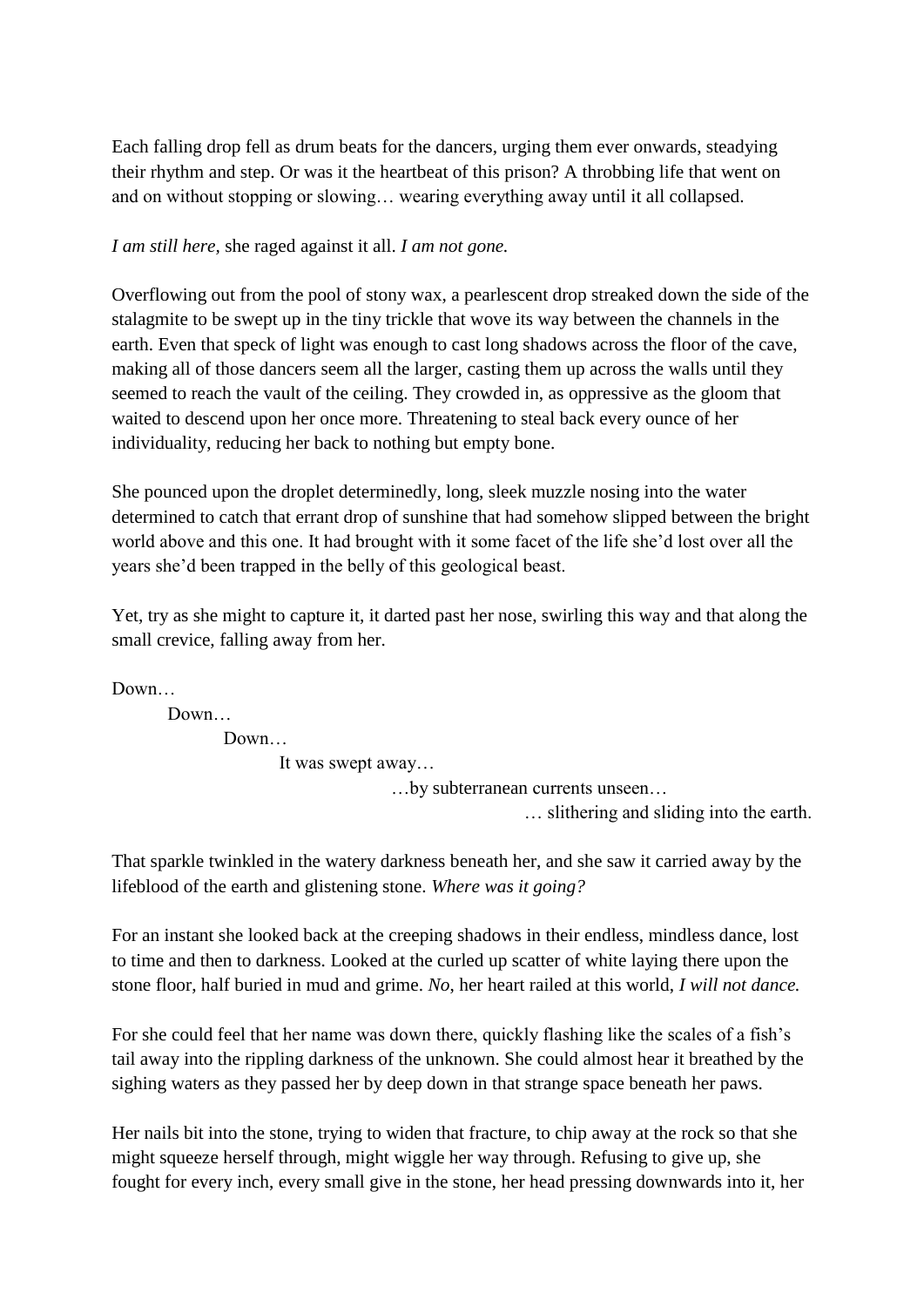nose almost able to touch the boundary line between herself and where the light was continuing moment by moment to be swept further and further from her.

Shaking off the grasping, tugging limbs and nipping jaws of the shadows as they tried to push and tug at her with each relentless circle, she refused to give in, refusing to lay down. Refused to forget. They would not have her! For her name was there, just there…! She could almost make it out! Harder and harder she pushed herself into that gap, until suddenly she seemed to slide all the way through.

Down…!

Down, she went!

Plunging into the cold… the dark… and the wet.

No air.

No breath filled her lungs.

But she swam with all her might despite that, chasing through the oppressive, unrelenting blackness, through the twists and unseen turns after the tiny flicker of light that was ever before her. There and gone, vanishing past every curve and obstruction, tantalising her with its promise, leading her ever onwards.

Time was distorted as she pushed and crawled through a submerged, labyrinthine current, flowing about her… through her. It stretched her, changed her, forcing her to squeeze through passageways that were tight and close against her sides, forcing her to crawl and squeeze and go beyond all endurance to get to that light, yet she continued on relentlessly.

Almost there.

*Almost.* 

So close that she thought could feel the touch of her brother's gentle fingers running through her fur, whispering into her ear that which she most longed to know.

Before her, the teardrop glow blinked out, wept out into the world beyond, trickling down a wall of colourless white, faded to grey at the edges. And she followed, the current taking her out... out into the world beyond...

A ghost of sand, ochre and charcoal stained the white canvas of stone, eyes drawn as if by a caring hand gazing out at the sweeping, shimmering swaths of green… and up to a sky so true and beloved blue that she wept for the sight of it.